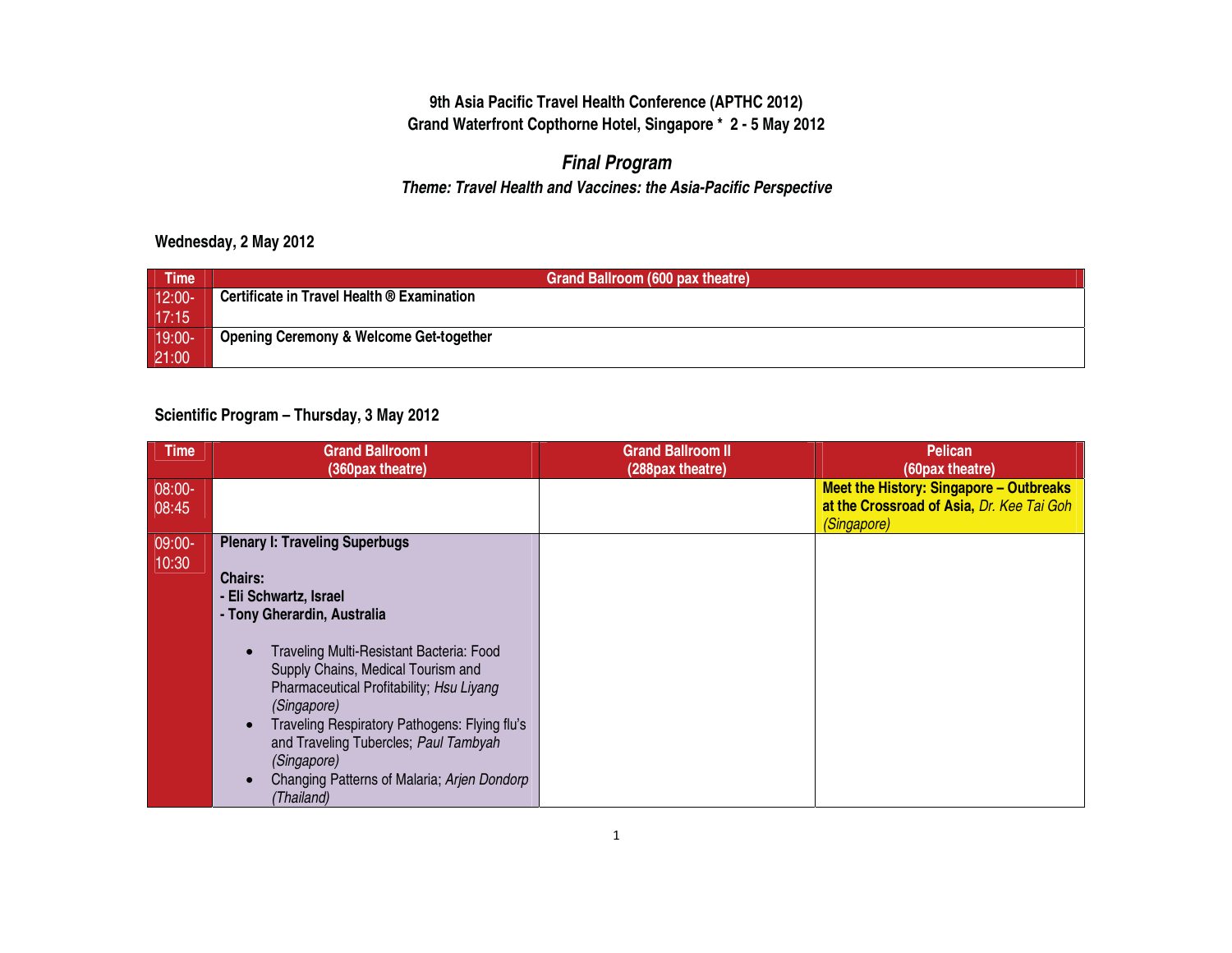# *Final Program*

| <b>Time</b>        | <b>Grand Ballroom I</b><br>(360pax theatre)                                                                                                                                                                                                                            | <b>Grand Ballroom II</b><br>(288pax theatre)                                                                                              | <b>Pelican</b><br>(60pax theatre)                                                                                    |  |  |
|--------------------|------------------------------------------------------------------------------------------------------------------------------------------------------------------------------------------------------------------------------------------------------------------------|-------------------------------------------------------------------------------------------------------------------------------------------|----------------------------------------------------------------------------------------------------------------------|--|--|
| $10:30-$<br>11:00  | Poster Session / Visit to the Exhibition / Coffee Break (Level 4 Foyer)                                                                                                                                                                                                |                                                                                                                                           |                                                                                                                      |  |  |
| $11:00 -$<br>12:30 | S01: What's new in malaria?<br>Chair:<br>*- Alan Magill, USA<br>- Francesco Castelli, Italy                                                                                                                                                                            | <b>WS01: Resources in travel medicine</b><br>Steve Berger, Israel<br>$\bullet$<br>David Freedman, USA                                     | <b>ABC01: Travelers' diarrhea</b><br>Hans Nothdruft, Germany<br>$\bullet$<br>Prativa Pandey, Nepal<br>$\bullet$      |  |  |
|                    | What's new in Vivax Malaria?; John<br>Kevin Baird (Indonesia)<br>The new Malaria parasite; Balbir<br>Singh (Malaysia)<br><b>Common Pitfalls in Clinical</b><br>Management of Malaria, Srivicha<br>Krudsood (Thailand)                                                  |                                                                                                                                           |                                                                                                                      |  |  |
| $12:30-$<br>14:00  | <b>GSK Satellite Symposium</b><br>Updates on vaccine-preventable<br>$\bullet$<br>infectious viral hepatitis: risk and<br>prevention in travelers, Catherine<br><b>Streeton (Australia)</b><br>Malaria Prevention: Can we do better?<br><b>Wong Sin Yew (Singapore)</b> |                                                                                                                                           |                                                                                                                      |  |  |
| 14:00-<br>15:30    | S02: Important infections in the Region<br>Chair:<br>- Phyllis Kozarsky, USA<br>-Priscilla Rupali, India                                                                                                                                                               | <b>WS02: Boosters and Rapid</b><br><b>Schedules for Routine Vaccines</b><br>Lin H. Chen, (USA)<br>Philippe Gautret, (France)<br>$\bullet$ | C01: Thailand and Indochina<br>Paul Newton (Laos)<br>Tony Gherardin (Australia)<br>Watcharapong Piyphanee (Thailand) |  |  |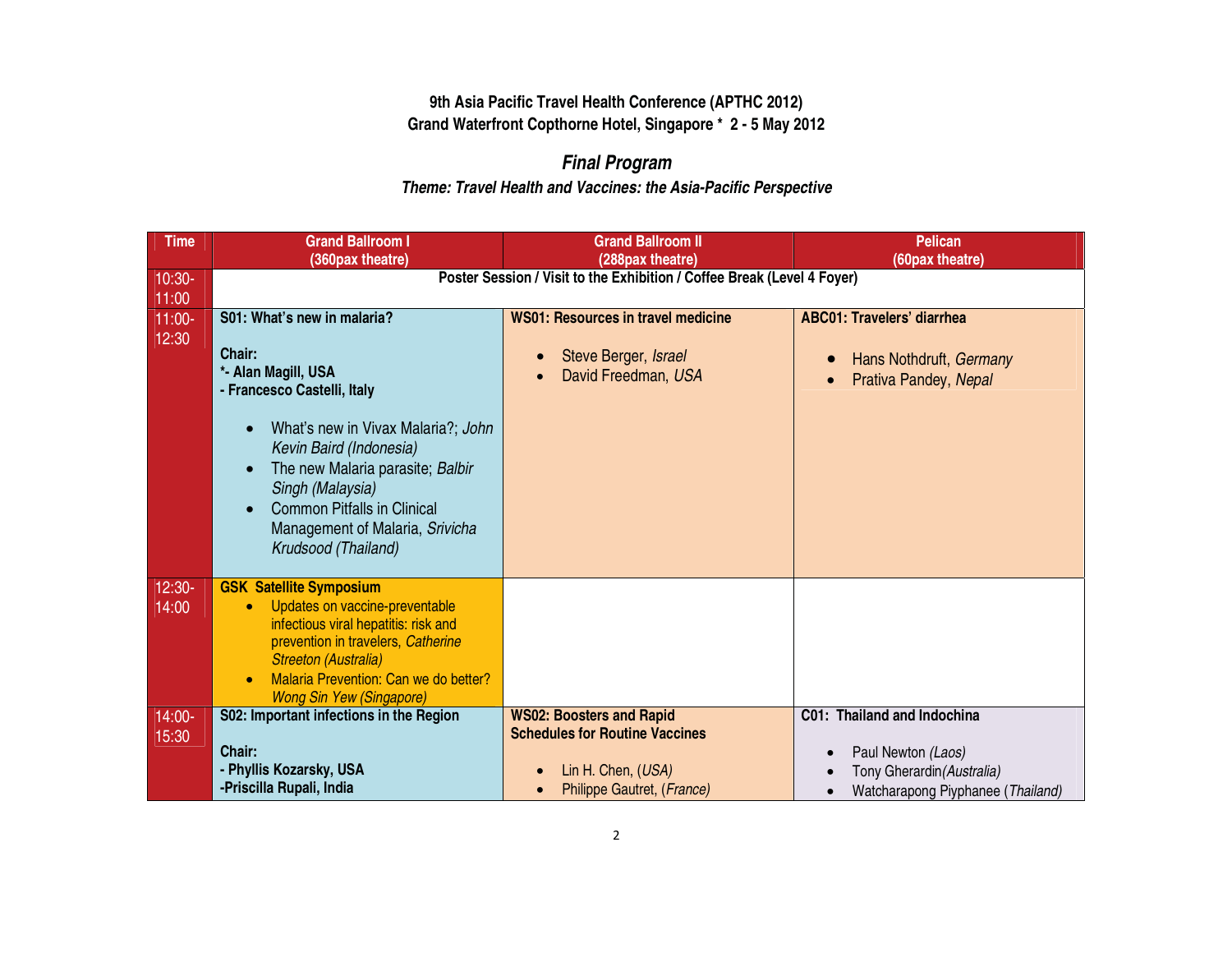# *Final Program*

|                   | Melioidosis; Wirongrong Chierakul,<br>Thailand<br>Enteric Fever; Priscilla Rupali (India)<br>HIV; Adeeba Kamarulzaman<br>(Malaysia)                                                                                  |                                                                                                                                                                                                     |                                                                   |
|-------------------|----------------------------------------------------------------------------------------------------------------------------------------------------------------------------------------------------------------------|-----------------------------------------------------------------------------------------------------------------------------------------------------------------------------------------------------|-------------------------------------------------------------------|
| $15:30-$<br>16:00 | Poster Session / Visit to the Exhibition / Coffee Break (Level 4 Foyer)                                                                                                                                              |                                                                                                                                                                                                     |                                                                   |
| $16:00-$<br>17:30 | S03: How not to MES it up: Medical Tourism,<br><b>Ecotourism and Sex Tourism</b>                                                                                                                                     | <b>WS03: Update of the International</b><br>recommendations for travelers                                                                                                                           | FC01: Important pre-travel and during travel<br><i>issues</i>     |
|                   | <b>Chairs:</b><br>- Garth Brink, South Africa<br>- Martin Haditsch, Austria<br>Medical Tourism; Santanu Chatterjee<br>(India)<br>Eco-Tourism; Michael Muehlenbein<br>(USA)<br>Sex Tourism; Irmgard Bauer (Australia) | The Green book (WHO) - Gilles<br>$\bullet$<br><b>Poumerol (Switzerland)</b><br>The Yellow book (CDC) - Phyllis<br>$\bullet$<br>Kozarsky (USA)<br>The British Book (NaTHNaC) -<br>Vanessa Field (UK) | <b>Chairs:</b><br>- Marc Shaw, New Zealand<br>- Hu Longfei, China |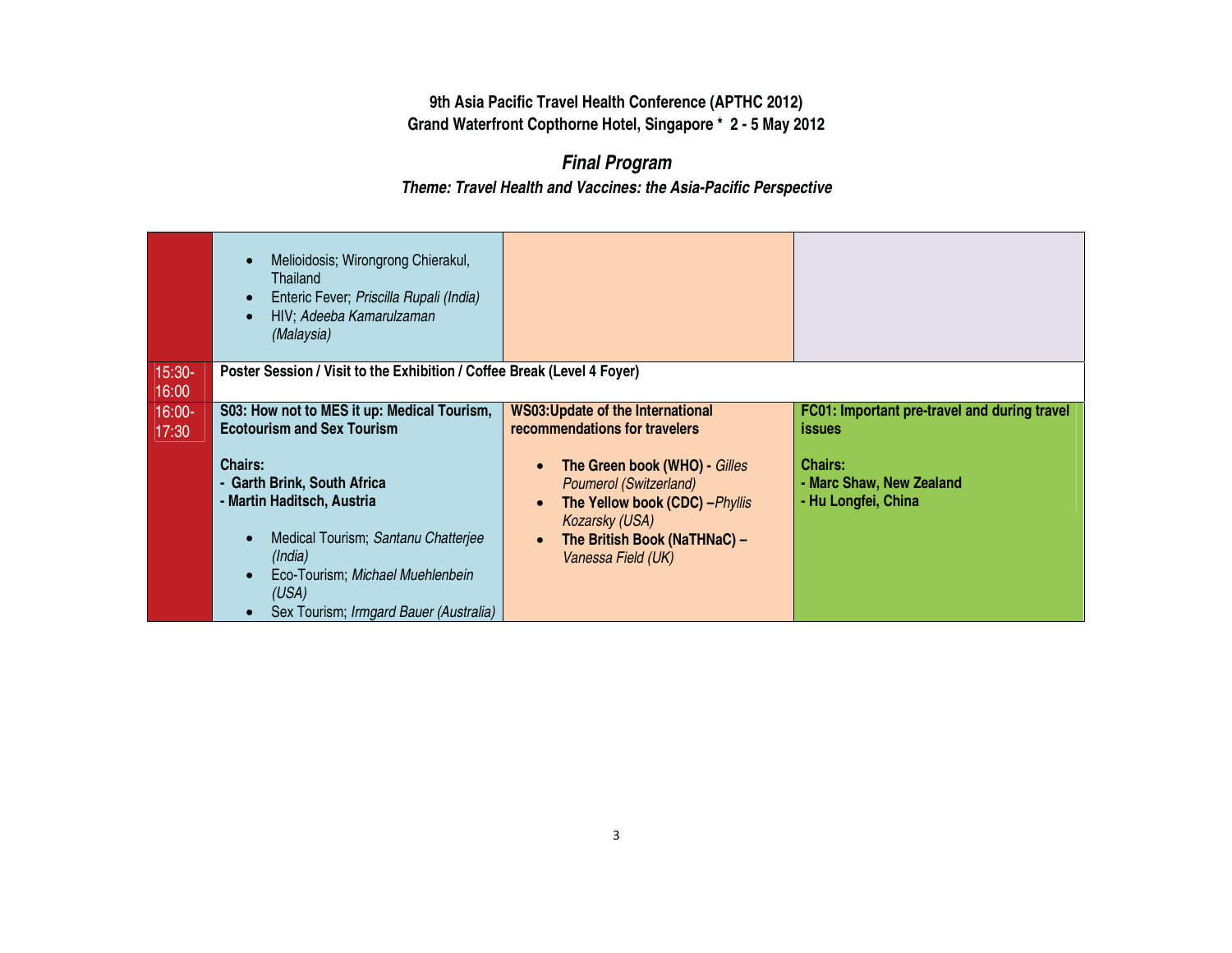# *Final Program*

## *Theme: Travel Health and Vaccines: the Asia-Pacific Perspective*

**Scientific Program – Friday, 4 May 2012** 

| <b>Time</b>                 | <b>Grand Ballroom I</b><br>(360pax theatre)                                                                                                                                                                                                                                                                                                              | <b>Grand Ballroom II</b><br>(288pax theatre)                                                                                                                                 | <b>Pelican</b><br>(60pax theatre)                                                                        |
|-----------------------------|----------------------------------------------------------------------------------------------------------------------------------------------------------------------------------------------------------------------------------------------------------------------------------------------------------------------------------------------------------|------------------------------------------------------------------------------------------------------------------------------------------------------------------------------|----------------------------------------------------------------------------------------------------------|
| 08:00-<br>08:45             |                                                                                                                                                                                                                                                                                                                                                          |                                                                                                                                                                              | <b>Meet the Professor: Colourful</b><br><b>Parasitology</b> - Prof. Richard Bradbury<br>(Australia)      |
| 09:00-<br>10:30             | <b>Plenary II: Dengue</b><br><b>Chairs:</b><br>- Annelies Wilder-Smith, Germany<br>- Robert Steffen, Switzerland<br>The known and the unknown; Jeremy<br>$\bullet$<br><b>Farrar (Vietnam)</b><br>Sever dengue: case definition and risk<br>$\bullet$<br>factors; Ooi Eng Eong (Singapore)<br>Dengue Vaccine; Arunee Sabcharoen<br>$\bullet$<br>(Thailand |                                                                                                                                                                              |                                                                                                          |
| $10:30-$                    |                                                                                                                                                                                                                                                                                                                                                          | Poster Session / Visit to the Exhibition / Coffee Break (Level 4 Foyer)                                                                                                      |                                                                                                          |
| 11:00<br>$11:00 -$<br>12:30 | S04: Mass Gathering and Population Movements?<br><b>Chairs:</b><br>- Levina Pakasi, Indonesia<br>- Santanu Chatterjee, India<br>Pilgrimage: Faith in Travel; Ziad Memish<br>(Saudi Arabia)<br>Humanitarian Aid and Development                                                                                                                           | <b>WS04: Interactive Cases</b><br><b>Chairs;</b><br>- Eyal Meltzer, Israel<br>- Karin Leder, Australia<br>Panelists;<br>Paul Tambyah, Singapore<br>Joseph Torresi, Australia | <b>ABC02: Travelers vaccine and</b><br>malaria prophylaxis<br>Peter Leggat (Australia)<br>David Hill(UK) |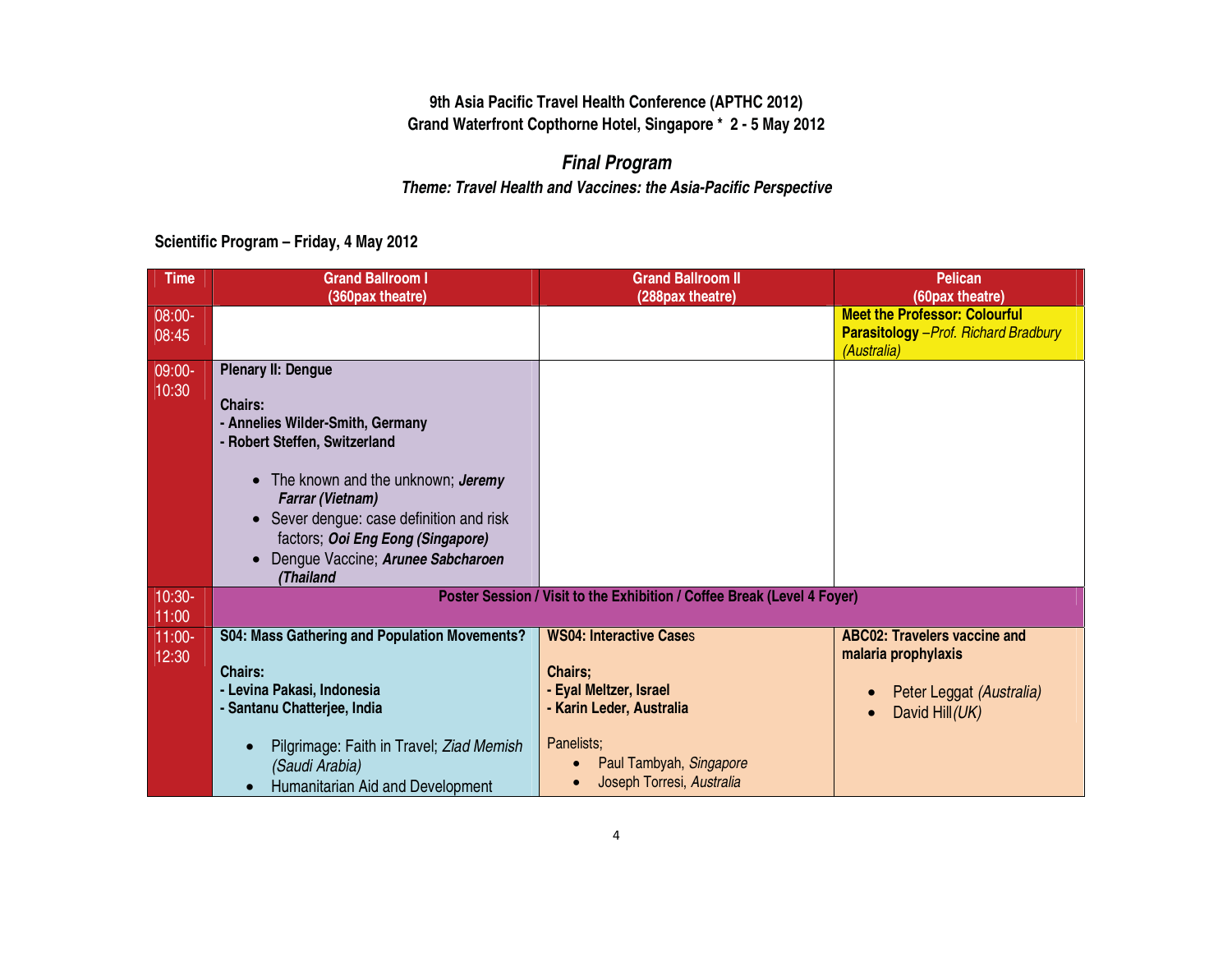# *Final Program*

|          | Workers; Jenny Visser (New Zealand)           | Alan Magill, USA                                                        |                                    |
|----------|-----------------------------------------------|-------------------------------------------------------------------------|------------------------------------|
|          | Migration: Hope, Sweat and Tears; Louis       | Priscilla Rupali, India                                                 |                                    |
|          | Loutan (Switzerland)                          | Presentations;                                                          |                                    |
|          |                                               | Claire Italiano, Malaysia                                               |                                    |
|          |                                               | Poh Lian Lim, Singapore                                                 |                                    |
|          |                                               |                                                                         |                                    |
| $12:30-$ | <b>Novartis Satellite Symposium</b>           | <b>Pfizer Satellite Symposium</b>                                       |                                    |
| 14:00    | Latest developments in Hajj Medical Care:     | <b>Mass Gatherings - An Opportunity for</b>                             |                                    |
|          | Priority for meningococcal prevention,        | <b>Pneumococcal Disease</b>                                             |                                    |
|          | influenza and pandemic control, TBA           | Pneumococcal disease: Relevance for mass                                |                                    |
|          | The risk of Rabies when traveling in Asia,    | gatherings- The Hajj Experience, Harunor                                |                                    |
|          | <b>Robert Steffen (Switzerland)</b>           | Rashid, Australia                                                       |                                    |
|          | The risk of Japanese Encephalitis when        | Immunology of<br>polysaccharide<br>and                                  |                                    |
|          | traveling in Asia, Dieter Gniel (Germany)     | conjugate vaccines, Heinz-Josef Schmitt,<br>France                      |                                    |
| $14:00-$ | S05: Vaccines for low incidence, high impact  | <b>WS05: Corporate travelers: Screening and</b>                         | <b>FC02: Vector-borne Diseases</b> |
|          |                                               |                                                                         |                                    |
|          | diseases                                      | evacuation                                                              |                                    |
| 15:30    |                                               |                                                                         | <b>Chairs:</b>                     |
|          | <b>Chairs:</b>                                | Rafi Kot (Vietnam)                                                      | - Sonny Lau, Australia             |
|          | - David Hill, UK                              | James Allen (USA)                                                       | - Shmuel Stienlauf, Israel         |
|          | - Pornthep Chanthavanich, Thailand            |                                                                         |                                    |
|          |                                               |                                                                         |                                    |
|          | Rabies vaccine: For every traveler?; Thiravat |                                                                         |                                    |
|          | Hemachudha (Thailand)                         |                                                                         |                                    |
|          | Yellow fever vaccine: Who should get it?;     |                                                                         |                                    |
|          | Gilles Poumerol (Switzerland)                 |                                                                         |                                    |
|          | Japanese Encephalitis: Which vaccine for      |                                                                         |                                    |
|          | which traveler?; John Simon (Hong Kong)       |                                                                         |                                    |
| 15:30-   |                                               | Poster Session / Visit to the Exhibition / Coffee Break (Level 4 Foyer) |                                    |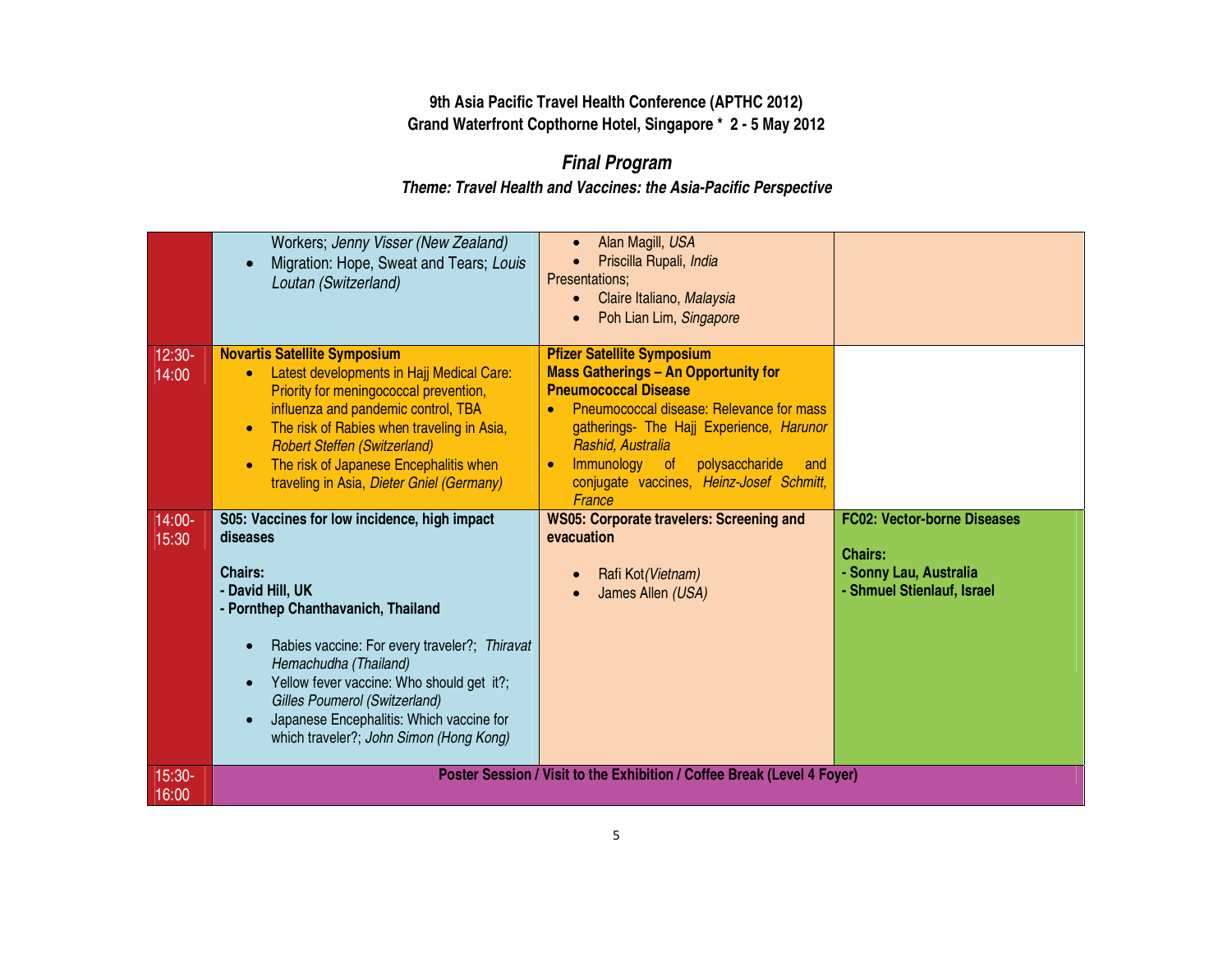# *Final Program*

| <b>Time</b>       | <b>Grand Ballroom I</b><br>(360pax theatre)                                                                                                                                                            | <b>Grand Ballroom II</b><br>(288pax theatre)                                                     | <b>Pelican</b><br>(60pax theatre)                                                 |
|-------------------|--------------------------------------------------------------------------------------------------------------------------------------------------------------------------------------------------------|--------------------------------------------------------------------------------------------------|-----------------------------------------------------------------------------------|
| $16:00-$<br>17:30 | <b>S06: Extreme and Adventure Travel</b><br><b>Chairs:</b><br>- Lin H. Chen, USA                                                                                                                       | Debate: Malaria Prophylaxis to the Asia-<br><b>Pacific Region</b><br>Denis Shanks vs Alan Magill | C02: Country Report (PNG and Other<br>Pacific Islands)<br>Colleen Lau (Australia) |
|                   | - Ilona Denisenko, Russia<br>Altitude; Buddha Basnyat (Nepal)<br>Adventure cruises: Meet the pirates on the<br>high seas; Nebojsa Nikolic (Croatia)<br>Expedition Medicine; Marc Shaw (New<br>Zealand) | <b>Moderator: David Shlim</b>                                                                    | Jenny Visser (New Zealand)                                                        |
| $17:30-$<br>18:30 |                                                                                                                                                                                                        | <b>APTHS General Assembly</b>                                                                    |                                                                                   |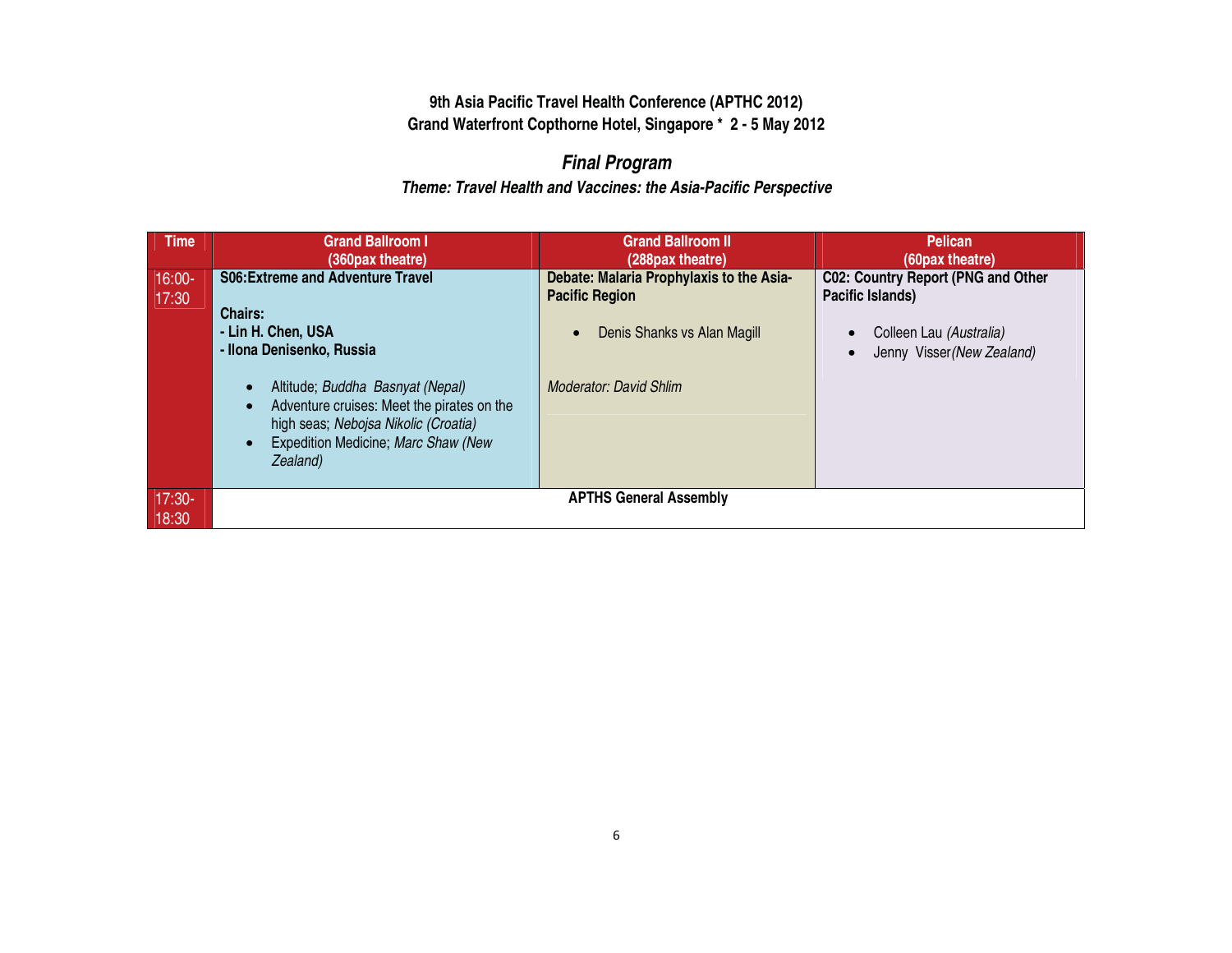## *Final Program Theme: Travel Health and Vaccines: the Asia-Pacific Perspective*

#### **Scientific Program - Saturday, 5 May 2012**

| <b>Time</b>       | <b>Grand Ballroom I</b><br>(360pax theatre)                                                                                                                                                                                                                                                                                                                                | <b>Grand Ballroom II</b><br>(288pax theatre) | <b>Pelican</b><br>(60pax theatre)                                                                                | <b>Bluebird</b><br>(40pax theatre) |
|-------------------|----------------------------------------------------------------------------------------------------------------------------------------------------------------------------------------------------------------------------------------------------------------------------------------------------------------------------------------------------------------------------|----------------------------------------------|------------------------------------------------------------------------------------------------------------------|------------------------------------|
| $07:45-$<br>08:45 |                                                                                                                                                                                                                                                                                                                                                                            |                                              | <b>Meet the Clinic: 30 Years</b><br><b>Anniversary of CIWEC</b><br><b>Clinic in Nepal - David Shlim</b><br>(USA) |                                    |
| $ 09:00-$         | Plenary III: Vaccines: past, present, future                                                                                                                                                                                                                                                                                                                               |                                              |                                                                                                                  |                                    |
| 10:30             | <b>Chairs:</b><br>- Mary Wilson, USA<br>- Hans Nothdruft, Germany<br>The past milestones in vaccine<br>$\bullet$<br>developmental; Ian Gust<br>(Australia)<br>The present: Travel vaccine<br>$\bullet$<br>priorities in the Asia-Pacific<br>region; Robert Steffen<br>(Switzerland)<br>Traveler's' vaccine: Future<br>$\bullet$<br>perspectives; Lin Min Huang<br>(Taiwan) |                                              |                                                                                                                  |                                    |
| $10:30-$          | Poster Session / Visit to the Exhibition / Coffee Break (Level 4 Foyer)                                                                                                                                                                                                                                                                                                    |                                              |                                                                                                                  |                                    |
| 11:00             |                                                                                                                                                                                                                                                                                                                                                                            |                                              |                                                                                                                  |                                    |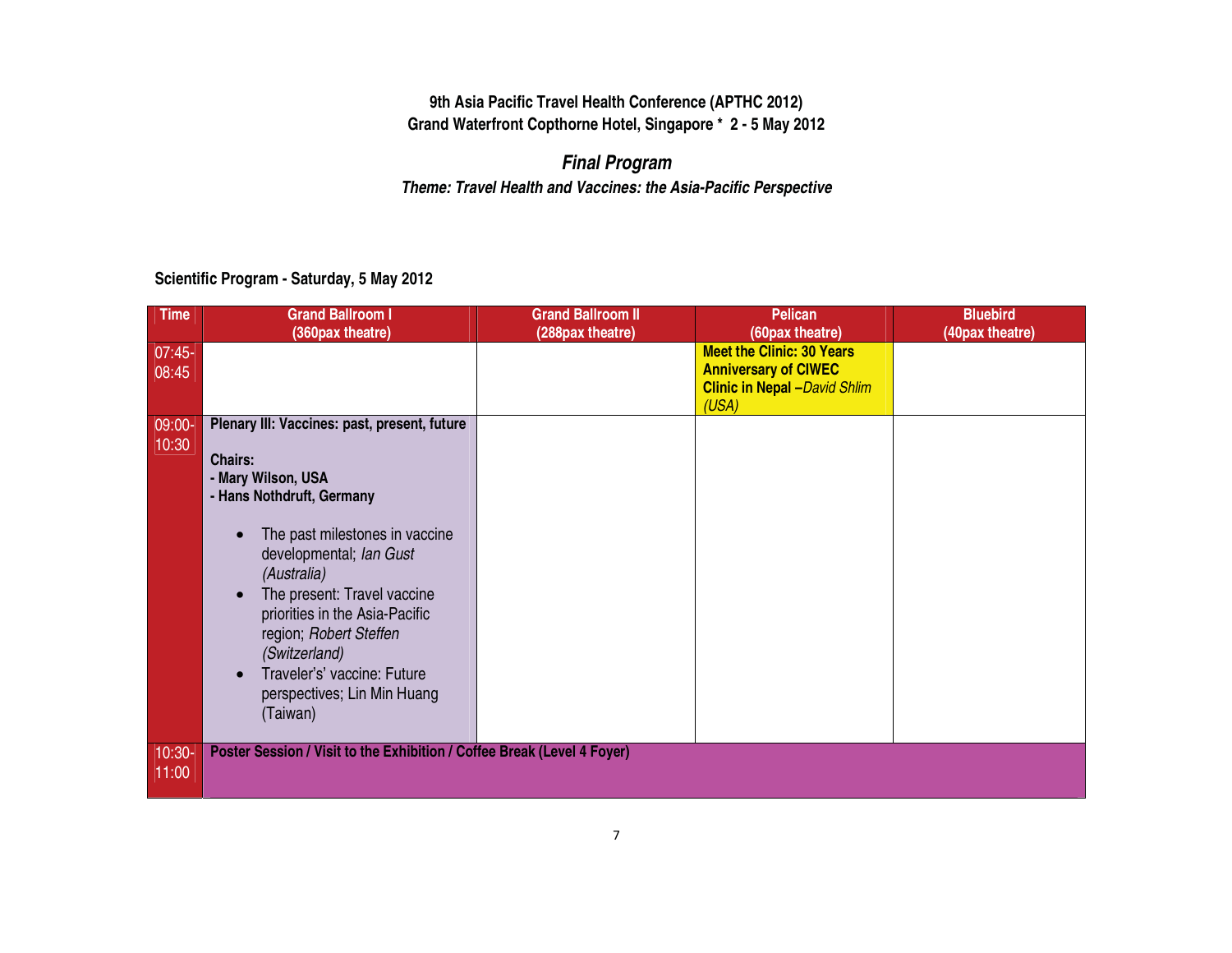# *Final Program*

| <b>Time</b>       | <b>Grand Ballroom I</b>                               | <b>Grand Ballroom II</b>                     | <b>Pelican</b>                                | <b>Bluebird</b>                                                 |
|-------------------|-------------------------------------------------------|----------------------------------------------|-----------------------------------------------|-----------------------------------------------------------------|
| $11:00-$          | (360pax theatre)<br>S07: Special needs travelers      | (288pax theatre)<br>Session organized by the | (60pax theatre)<br><b>FC03: Late Breakers</b> | (40pax theatre)<br><b>Nurses Session: 21st</b>                  |
| 12:30             |                                                       | <b>Singapore Infectious Disease</b>          |                                               | <b>Century Travel Health</b>                                    |
|                   | <b>Chairs:</b>                                        | Society (SIDS)                               | <b>Chairs:</b>                                | <b>Nursing</b>                                                  |
|                   | - Martin Grobush, Netherlands                         |                                              | - Peter Leggat, Australia                     | The ISTM Nurses<br>$\bullet$                                    |
|                   | - Louis Loutan, Switzerland                           | "Controversies in Travel                     | *- Jenny Visser, New Zealand                  | Professional Group: A                                           |
|                   |                                                       | Medicine"                                    |                                               | Spotlight on the Changing                                       |
|                   | Children; Mike Starr (Australia)<br>$\bullet$         |                                              |                                               | Role of Travel Health                                           |
|                   | Pregnancy; Sarah Borwein (Hong<br>$\bullet$           |                                              |                                               | Nurses Worldwide, Fiona                                         |
|                   | Kong)                                                 |                                              |                                               | Genasi (Scotland)                                               |
|                   | Immunocompromised; Joseph Torresi<br>(Australia)      |                                              |                                               | Rabies: Rapid Review &<br>$\bullet$<br>What's New in Australia, |
|                   |                                                       |                                              |                                               | Lani Ramsey (Australia)                                         |
|                   |                                                       |                                              |                                               | It's Not Just Shots:<br>$\bullet$                               |
|                   |                                                       |                                              |                                               | Preparing the Traveler for                                      |
|                   |                                                       |                                              |                                               | a Trip to Asia- An                                              |
|                   |                                                       |                                              |                                               | <b>Interactive Case</b>                                         |
|                   |                                                       |                                              |                                               | Discussion (USA)                                                |
|                   |                                                       |                                              |                                               |                                                                 |
| $12:30-$          |                                                       | <b>Lunch Break</b>                           |                                               |                                                                 |
| 14:00             |                                                       |                                              | <b>FC04: Asia-Pacific related</b>             |                                                                 |
| $14:00-$<br>15:30 | S08: Differential diagnosis in returning<br>travelers | <b>ABC03: Running a travel</b><br>clinic     | <b>issues</b>                                 |                                                                 |
|                   |                                                       | <b>Fiona Genasi</b><br>$\bullet$             |                                               |                                                                 |
|                   | <b>Chairs:</b>                                        | (Scotland)                                   | <b>Chairs:</b>                                |                                                                 |
|                   | -- David Freedman, USA                                | <b>Martin Haditsch</b>                       | - Buddha Basnyat, Nepal                       |                                                                 |
|                   | *- Joseph Torresi, Australia                          | (Australia)                                  | (TBA)                                         |                                                                 |
|                   |                                                       |                                              | - Irmgard Bauer, Australia                    |                                                                 |
|                   | Skin; Eric Caumes(France)                             |                                              |                                               |                                                                 |
|                   | Chronic Diarrhea; Brad Connor (USA)<br>$\bullet$      |                                              |                                               |                                                                 |